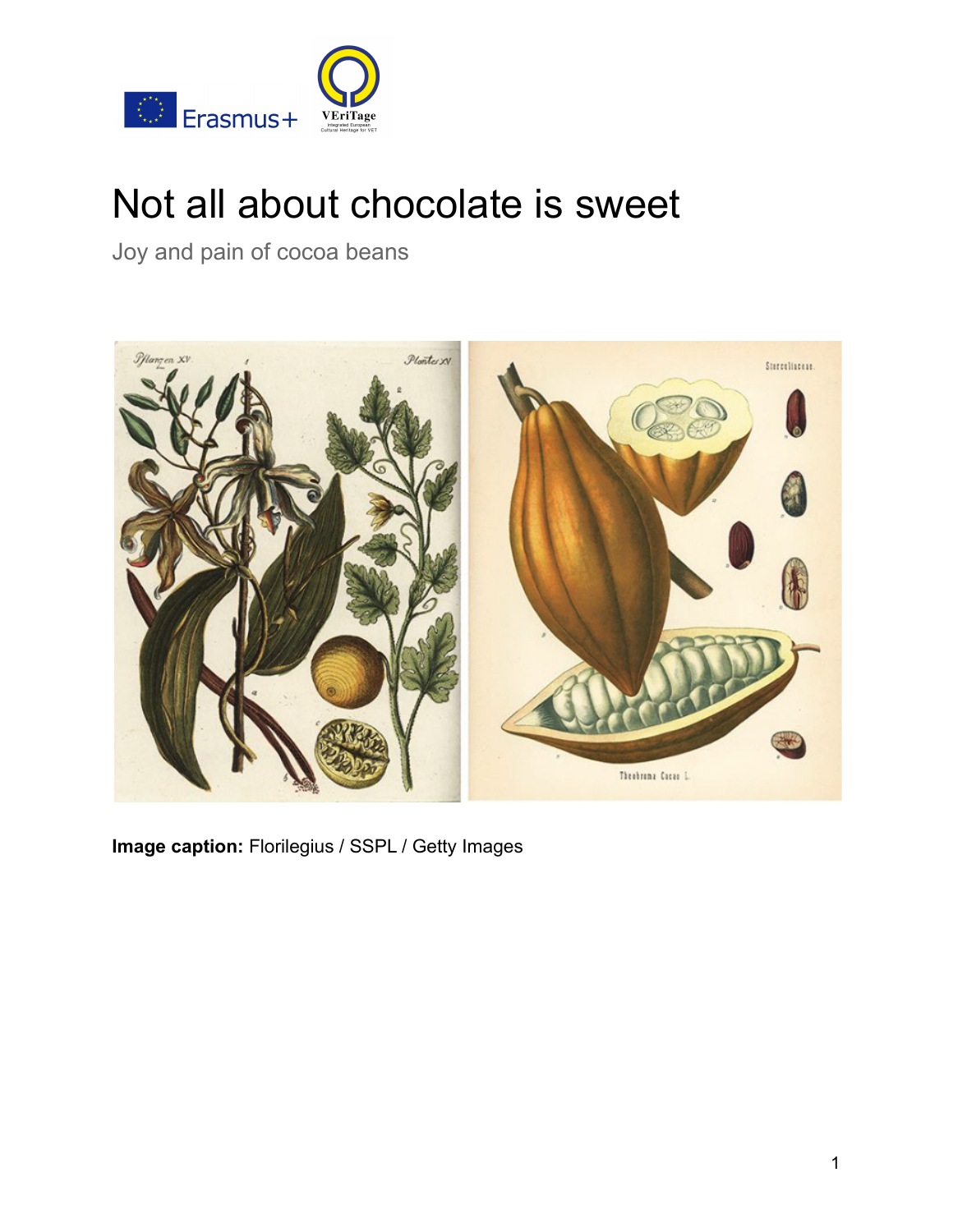

## Index

| <b>General overview</b>                                | 3  |
|--------------------------------------------------------|----|
| The dark side of chocolate                             | 3  |
| <b>Activity overview</b>                               | 3  |
| Descriptive activity sheet                             | 4  |
| Stage 1                                                | 4  |
| Stage 2                                                | 6  |
| Stage 3                                                | 7  |
| The Formula 1 for chocolate talent                     | 8  |
| <b>Activity overview</b>                               | 8  |
| Is there a gender-imbalance in regards to hospitality? | 9  |
| <b>Activity overview</b>                               | 9  |
| <b>Resources</b>                                       | 11 |
| The dark side of chocolate                             | 11 |
| The Formula 1 for chocolate talent                     | 12 |
| Has hospitality a gender-imbalanced staffing?          | 12 |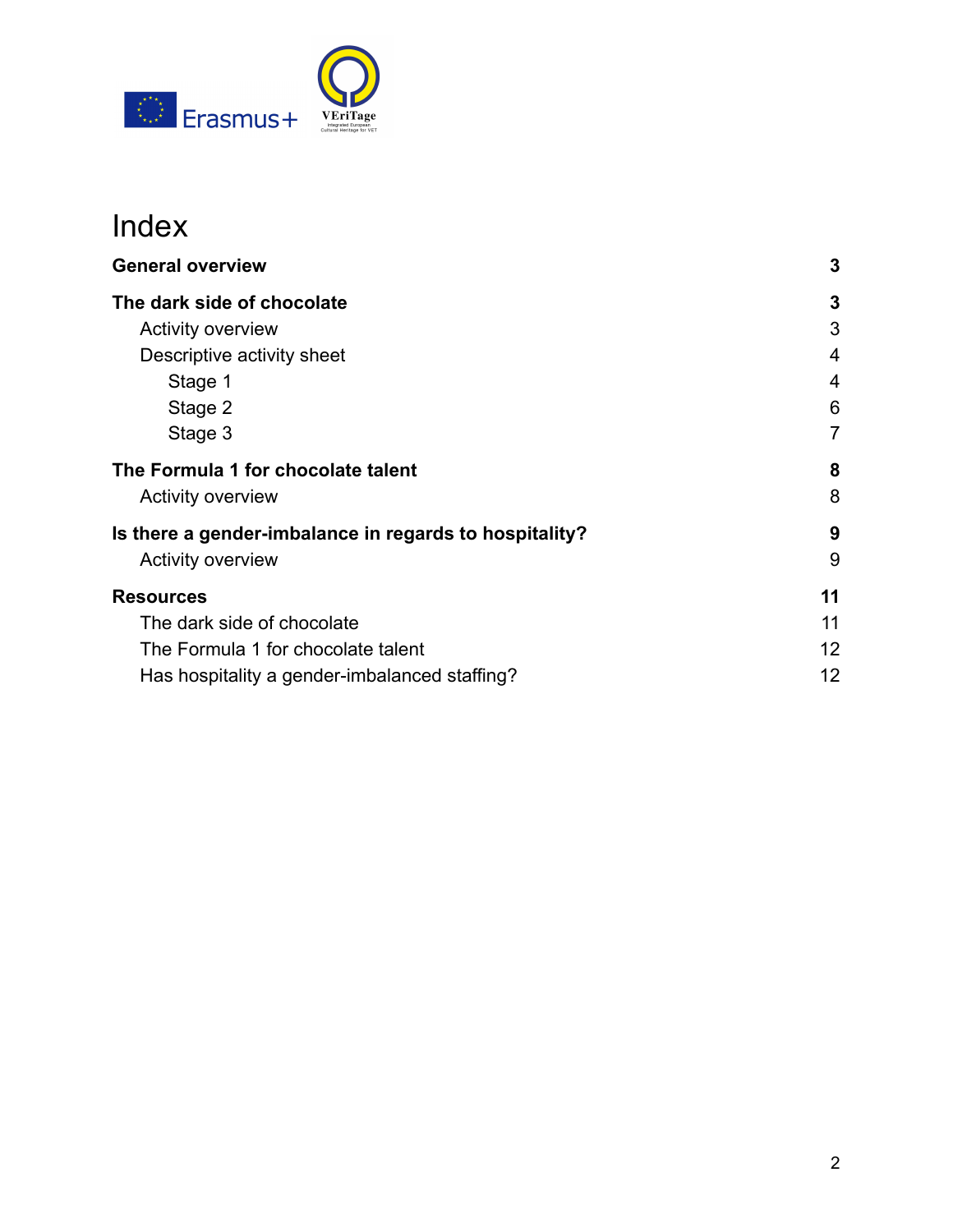

## <span id="page-2-0"></span>General overview

The exercise focuses on a product - chocolate - that is part of the cultural heritage of different countries, both in Europe and in the world and looks at it from two different points of view. Chocolate is a product beloved by many, able to transform itself in a form of art expression but it also reminds to a bloody moment of human history which seems to come back in the massive contemporary production, as exposed by a handful of organizations and journalists who denounced in recent years the widespread use of child labor, especially in Western Africa.

The exercise presents in detail one activity and designs two more that teachers and trainers will be able to finalise following the model.

## <span id="page-2-1"></span>The dark side of chocolate

### <span id="page-2-2"></span>Activity overview

The activity proposes, as a starting point, a video from the TED Educational series that briefly outlines the history of chocolate in its various aspects; to follow it proposes the vision of a video documentary made by Miki Mistrati in 2009 in which the journalist, through a journey in West Africa, denounces the exploitation of child labor in chocolate plantations linked to the great European manufacturing companies.

The video suggests a series of potential reflections on the relationships between economy and society and between living and working conditions in the different areas of the world: starting from this reference framework, the activity proposes a deepening on labor law in Europe and the realization, as a final product, a short promotional video on the workers' rights to be shared through the school's institutional communication channels.

The activity has been designed for courses that include studies of an economic-commercial nature and is applicable, by way of example, to the HORECA, tourism, technical-commercial sectors.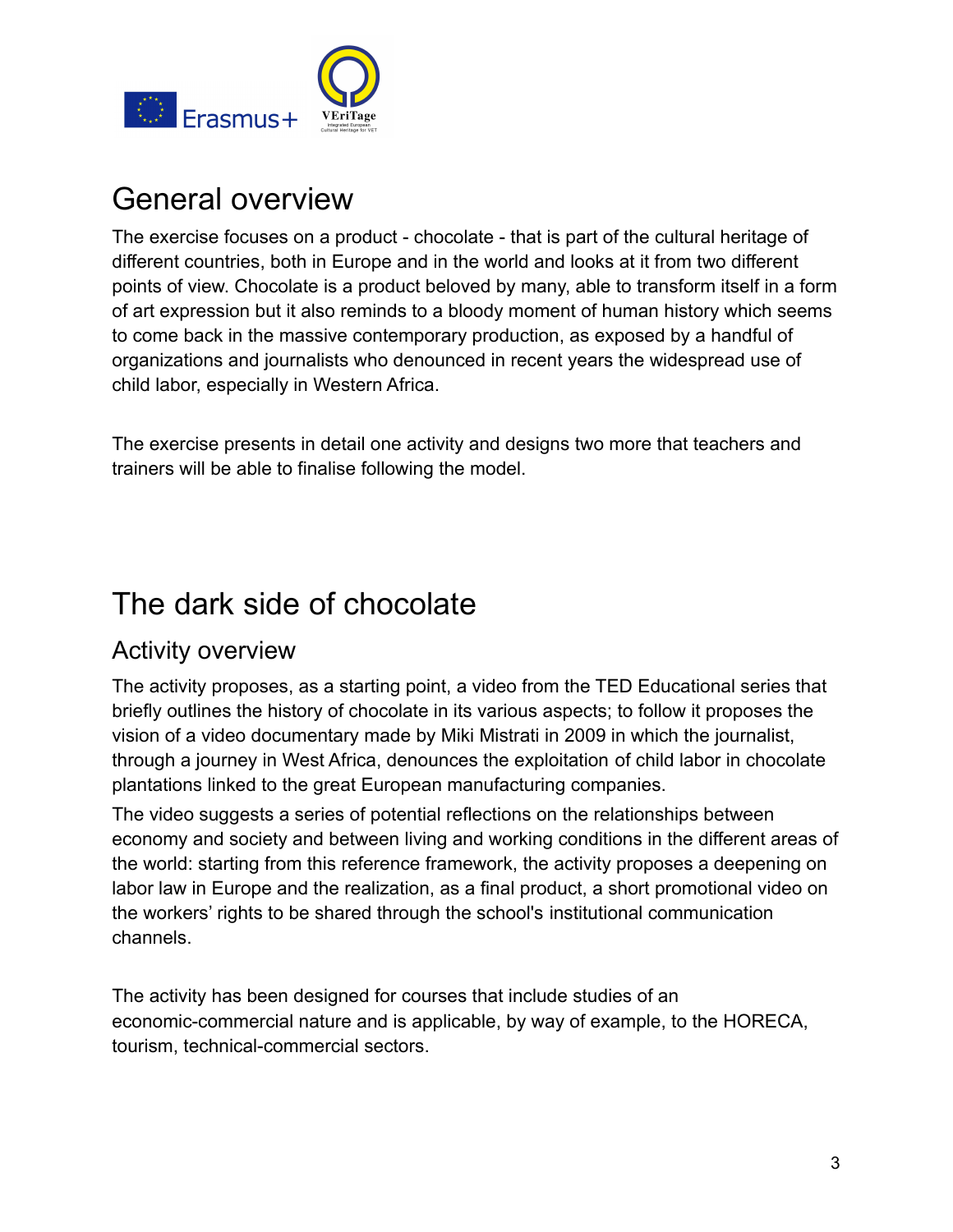

#### **Level of difficulty**

The exercise, as a whole, has a medium-high level of difficulty as it presupposes an intermediate entry level for the skills and knowledges on which it works:

- Multilingual competence
- Citizen competence
- Literacy
- Cultural awareness and expression
- Digital competence
- Entrepreneurship competenc**e**

#### **Final product**

● Promotional video on workers' rights

#### **Specific knowledge**

- History of chocolate, past and contemporary
- Employment, social affairs and inclusion policies of the European Commission
- Labour rights policies in Europe

### <span id="page-3-0"></span>Descriptive activity sheet

#### <span id="page-3-1"></span>Stage 1

#### **Description**

This phase is for the whole class.

To introduce the activity, present to your students the video "The [history of chocolate"](https://ed.ted.com/lessons/the-history-of-chocolate-deanna-pucciarelli) by TED-Ed, which tells the story of chocolate, anticipating, albeit superficially, the theme of the exploitation of work in chocolate plantations. Then present the video reportage [The](https://www.youtube.com/playlist?list=PLF1vSwlD3Dz6fwR6g0sV0M4SPIbhUErSq) [Dark Side of Chocolate](https://www.youtube.com/playlist?list=PLF1vSwlD3Dz6fwR6g0sV0M4SPIbhUErSq). The video is an international blockbuster shot by Miki Mistrati in 2009 and tells the story of the exploitation of child labour in the international chocolate industry. The video is in English and subtitles are available. The vision of the documentary requires reflection on current social, economic, legal and political models, as well as global development and the concept of sustainability.

After watching the two videos, ask your students to answer the following questions. The questions represent an example and can be supplemented or modified according to the needs of the class.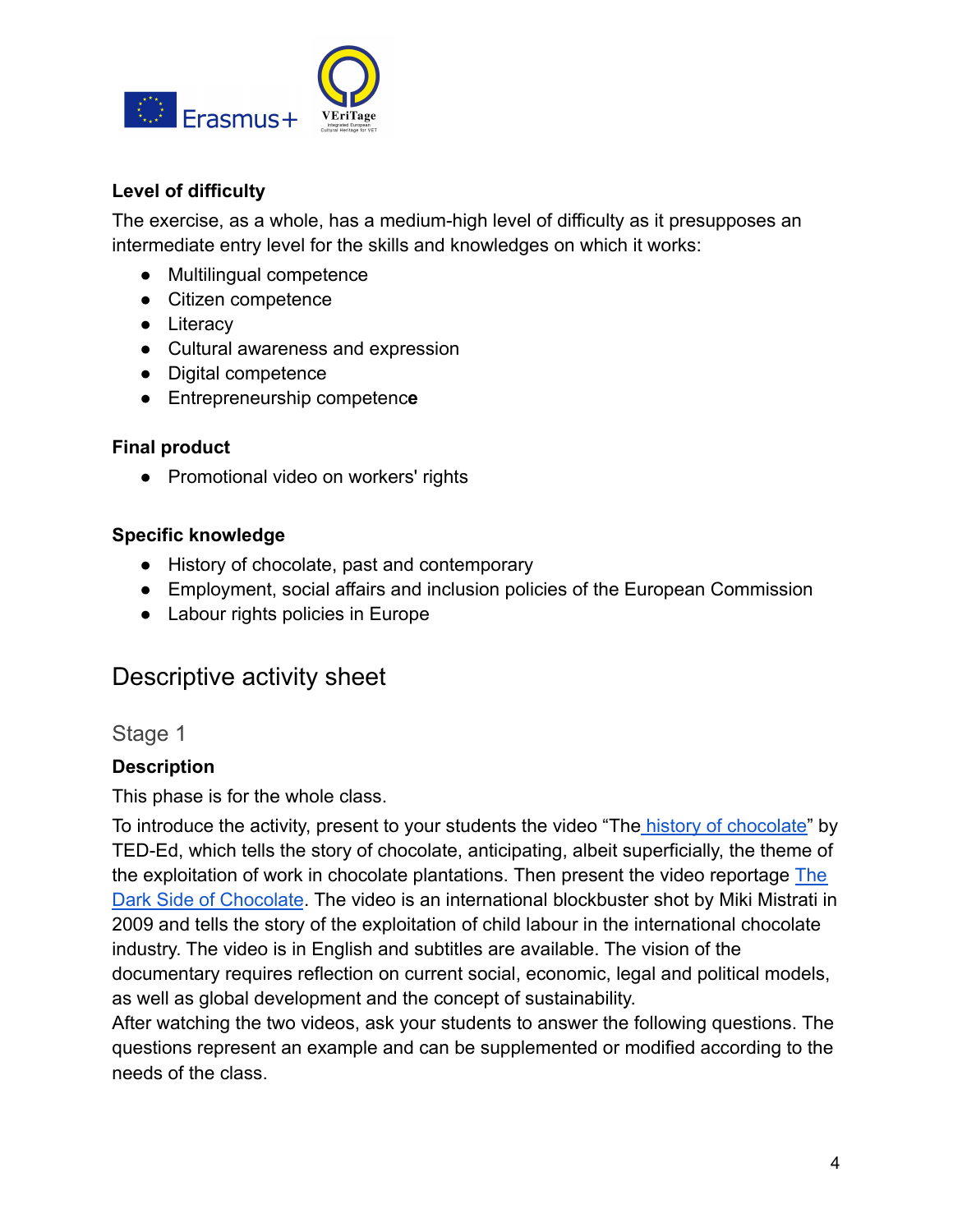

- In his documentary Miki Mistrati denounces the exploitation of child labour. In which areas of the world?
- What is, according to the documentary, the position of the big chocolate multinationals?
- What are, , in your opinion, the short, medium and long term consequences of child labour?
- What are the possible solutions to this?

After answering the questions, ask your students to make a short written report collecting their impressions.

#### **Objectives**

- Increase students' ability to understand spoken messages, in English (Multilingual competence).
- Increase students' ability of critical thinking (literacy).
- Increase students' ability to distinguish and use different types of sources, to search for, collect and process information, to use aids, and to formulate and express one's oral arguments in a convincing way appropriate to the context. (Literacy).
- Increase students' understanding of the different ways of communicating ideas between creator, participant and audience within digital texts (Cultural awareness and expression competence).
- Increase students' knowledge of basic concepts and phenomena relating to individuals, groups, work organisations, society, economy and culture (Citizenship competence).

#### **Key competences**

- Multilingual competence
- Citizen competence
- Literacy
- Cultural awareness and expression

#### **Resources**

- Teacher contact person for the activity
- The group of teachers we suggest is also composed of: teacher of the linguistic axis; teachers of the historical and social axis; expert in labour law.
- Equipment: Internet connection, laptop, video projector.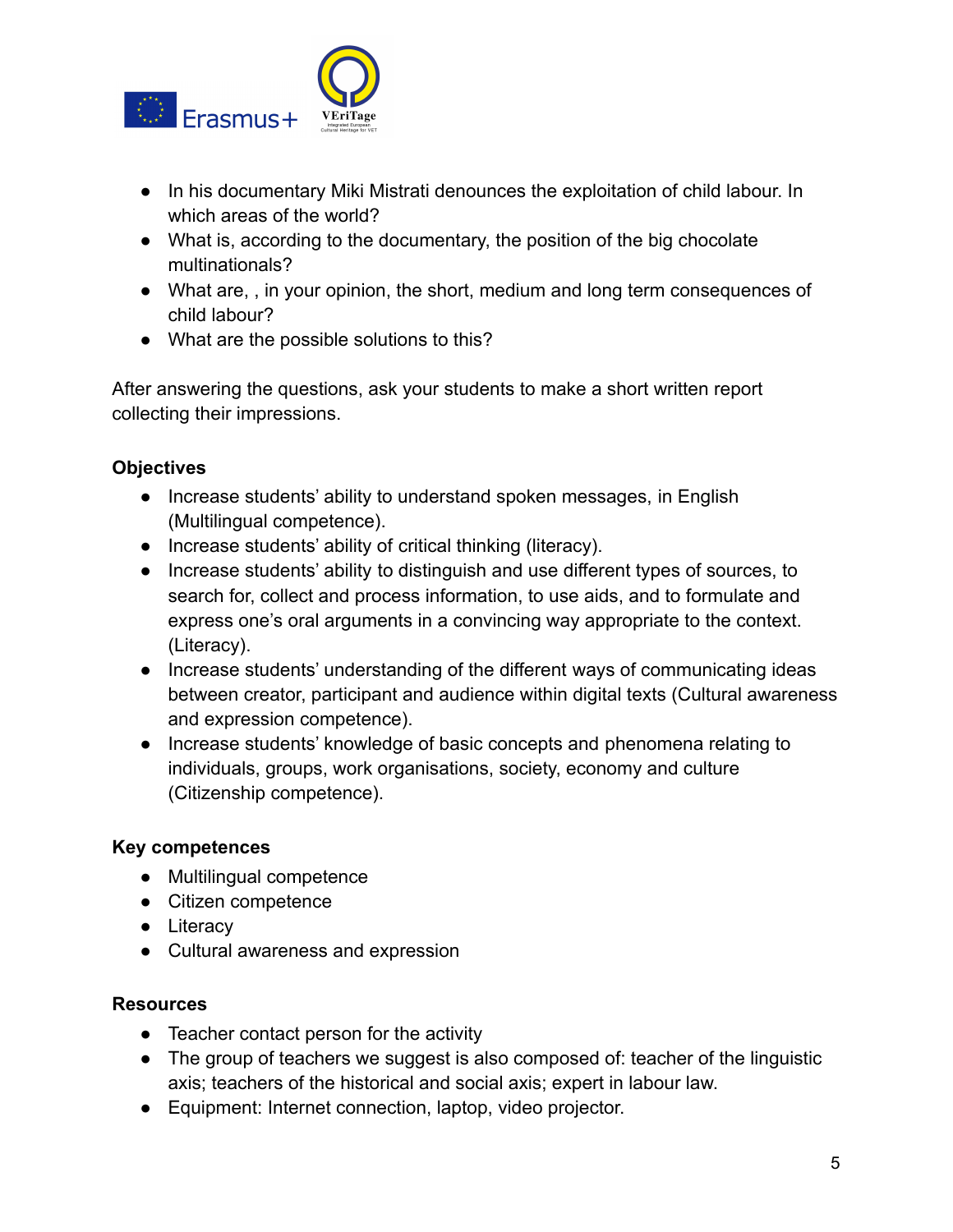

#### **Duration**

- 30 minutes watching TED Educational video
- 90 minutes documentary viewing
- 30 minutes drafting of the document

#### <span id="page-5-0"></span>Stage 2

#### **Description**

Present your students with the European Commission's employment, social affairs and inclusion policy framework - [Employment, Social affairs](https://ec.europa.eu/social/main.jsp?langId=en&catId=82) and Inclusion - to help them understand what the basis for European workers' rights is and how the European context differs from that of other countries in the world, particularly the countries that are told in Miki Mistrati's documentary.

Next, divide the class into small groups and ask your students to explore the Commission's web page independently and choose three specific elements on the subject, selecting and collecting the data they consider most relevant. The page outlines the framework of EU workers' rights by listing fundamental rights on the following topics: health and safety at work; equal opportunities; protection against discrimination; and labour law.

At this point you guide your students to design and create a short video as the final product of the activity. As an example, we suggest you watch the following promotional video: [European Pillar of Social Rights: Fair working](https://www.youtube.com/watch?v=ePfxSgIdYF4) conditions. The video focuses on three main points: fair pay, safe workplace and work-life balance. For basic tips on making a video we suggest the following wikiHow - [wikiHow - Make a video](https://www.wikihow.com/Make-a-Video)

#### **Objectives**

- Increase students' abilities to distinguish and use different types of sources, to search for, collect and process information, to use aids, and to formulate and express one's oral and written arguments in a convincing way appropriate to the context. (Literacy)
- Increase students' abilities of critical thinking (Literacy)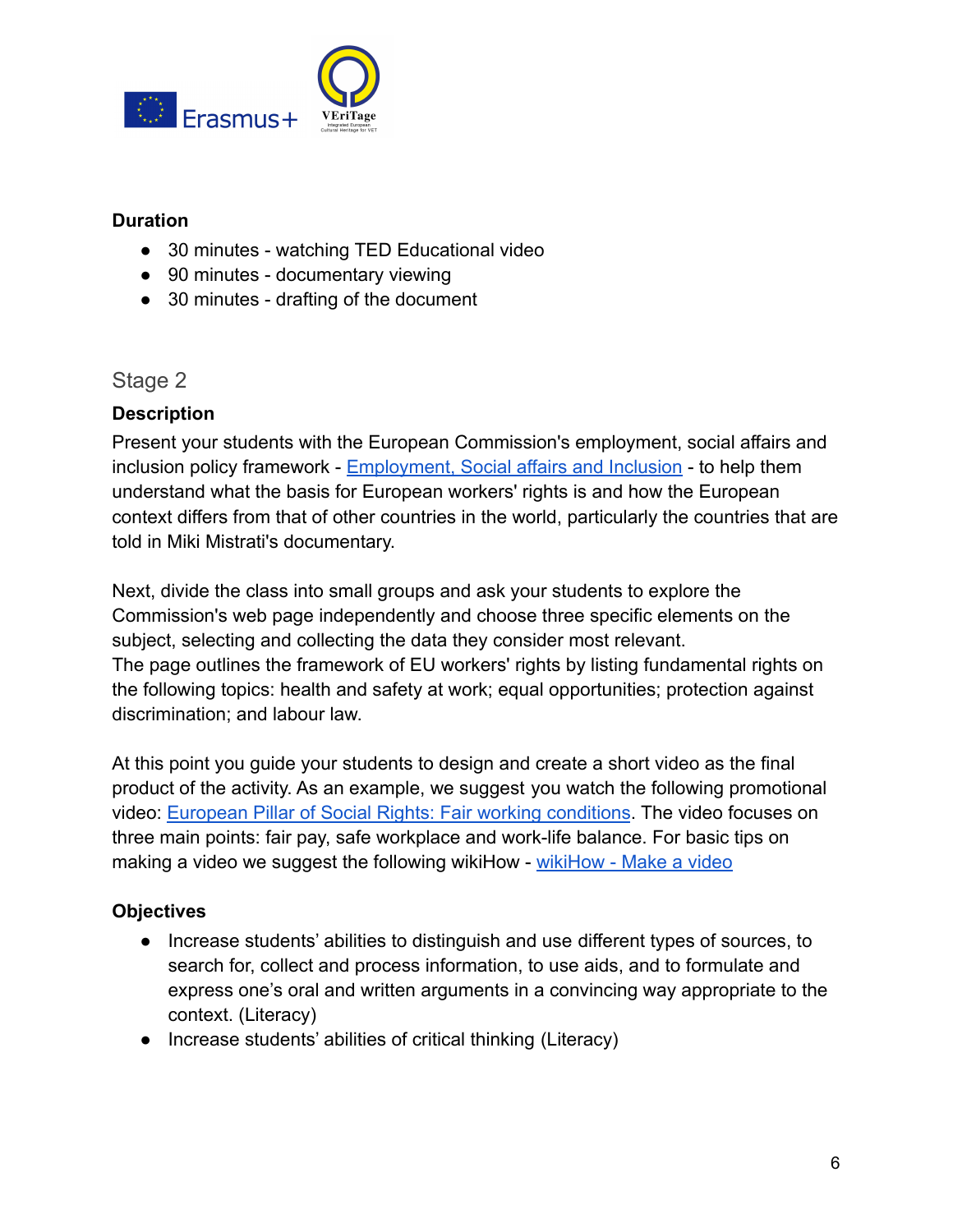

- Increase students' abilities to use digital technologies to support their active citizenship and social inclusion, collaboration with others, and creativity towards social goals (Digital competence)
- Increase students' abilities to create digital content ((Digital competence)
- Increase students' knowledge of basic concepts and phenomena relating to individuals, groups, work organisations, society, economy and culture (Citizenship competence)
- Increase students' understanding of how digital technologies can support communication, creativity and innovation, and be aware of their opportunities, limitations, effects and risks (Digital competence).

#### **Key competences**

- Literacy
- Citizenship competence
- Digital competence

#### **Resources**

- Teacher contact person for the activity
- The group of teachers we suggest is also composed of: teachers of the linguistic axis; ICT expert; expert in the field of labour law.
- Equipment: Internet connection, laptops, video projector. paper, pen and pencil.

#### **Duration**

- 60 minutes presentation of the European Commission's employment, social affairs and inclusion policy framework
- 60 minutes autonomous navigation of the European Commission website
- <span id="page-6-0"></span>● 120 minutes - design and production of the video

#### Stage 3

#### **Description**

Invite your students to contact the contact person for the management of the school website with the aim of obtaining the publication of the videos made. Invite your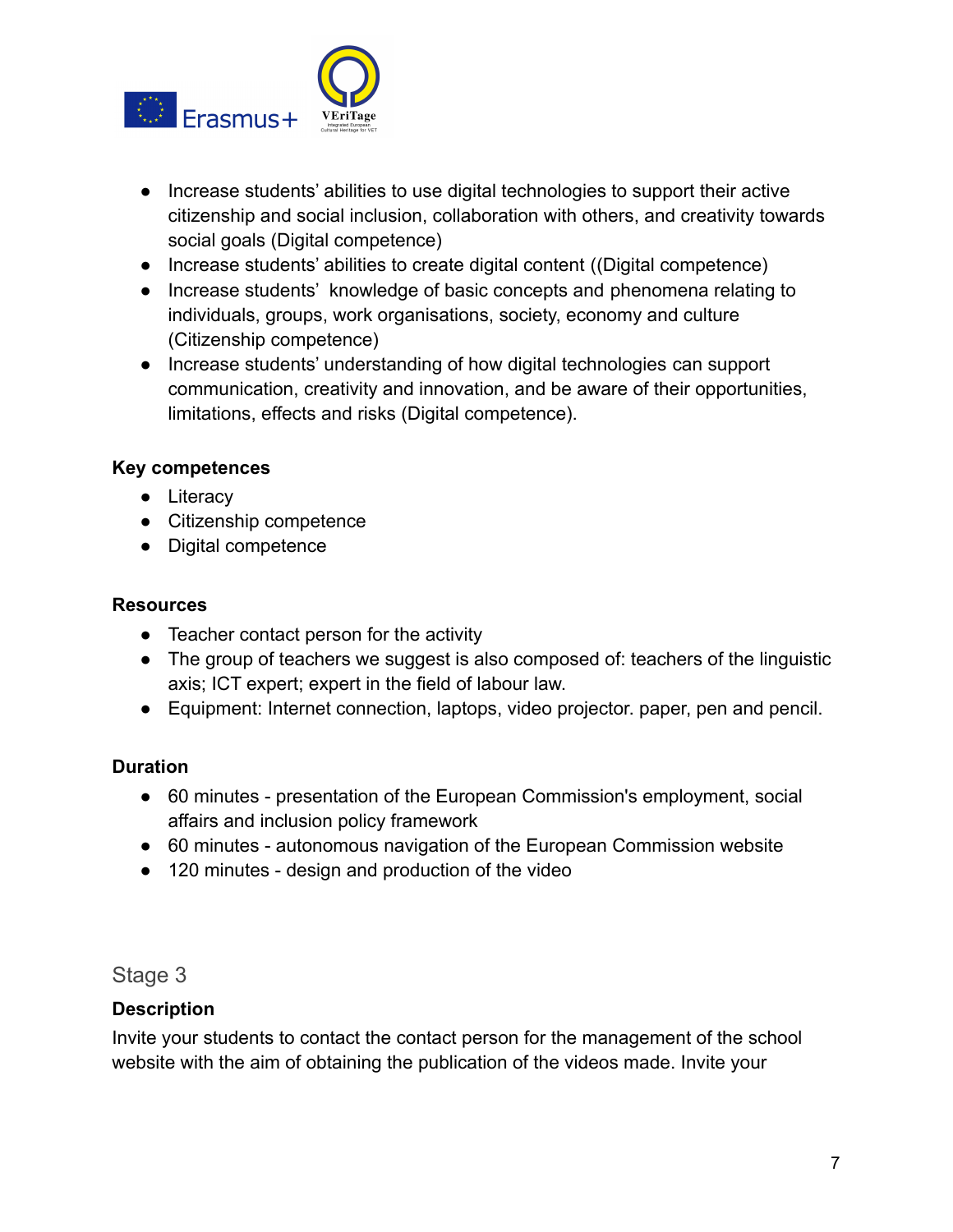

students to write a short document presenting their work to the web administrator, stressing its relevance for other students.

The document should be produced in digital format (using, for example, Google Drive tools).

#### **Objectives**

- Increase students' ability to effectively communicate and negotiate with others, and to cope with uncertainty, ambiguity and risk as part of making informed decisions is essential (Entrepreneurship competence).
- Increase students' knowing that there are different contexts and opportunities for turning ideas into action in personal, social and professional activities, and an understanding of how these arise (Entrepreneurship competence)..

#### **Key competences**

● Entrepreneurship competenc**e**

#### **Resources**

- This phase of the activity should be done under the supervision of the activity reference teacher.
- Equipment: Internet connection, laptop.

#### **Duration**

● The requested time can't be foreseen as it depends on external elements.

## <span id="page-7-0"></span>The Formula 1 for chocolate talent

### <span id="page-7-1"></span>Activity overview

The activity has as its starting point and inspiration the World Chocolate Masters: a competition dedicated to the individual creativity of master chocolatiers: an extraordinary platform for future chefs from all over the world to share their talents. The activity proposes to students to discover the context of the competition and a reflection on the role that key skills can play in this context.

The activity is designed for students in the HORECA sector.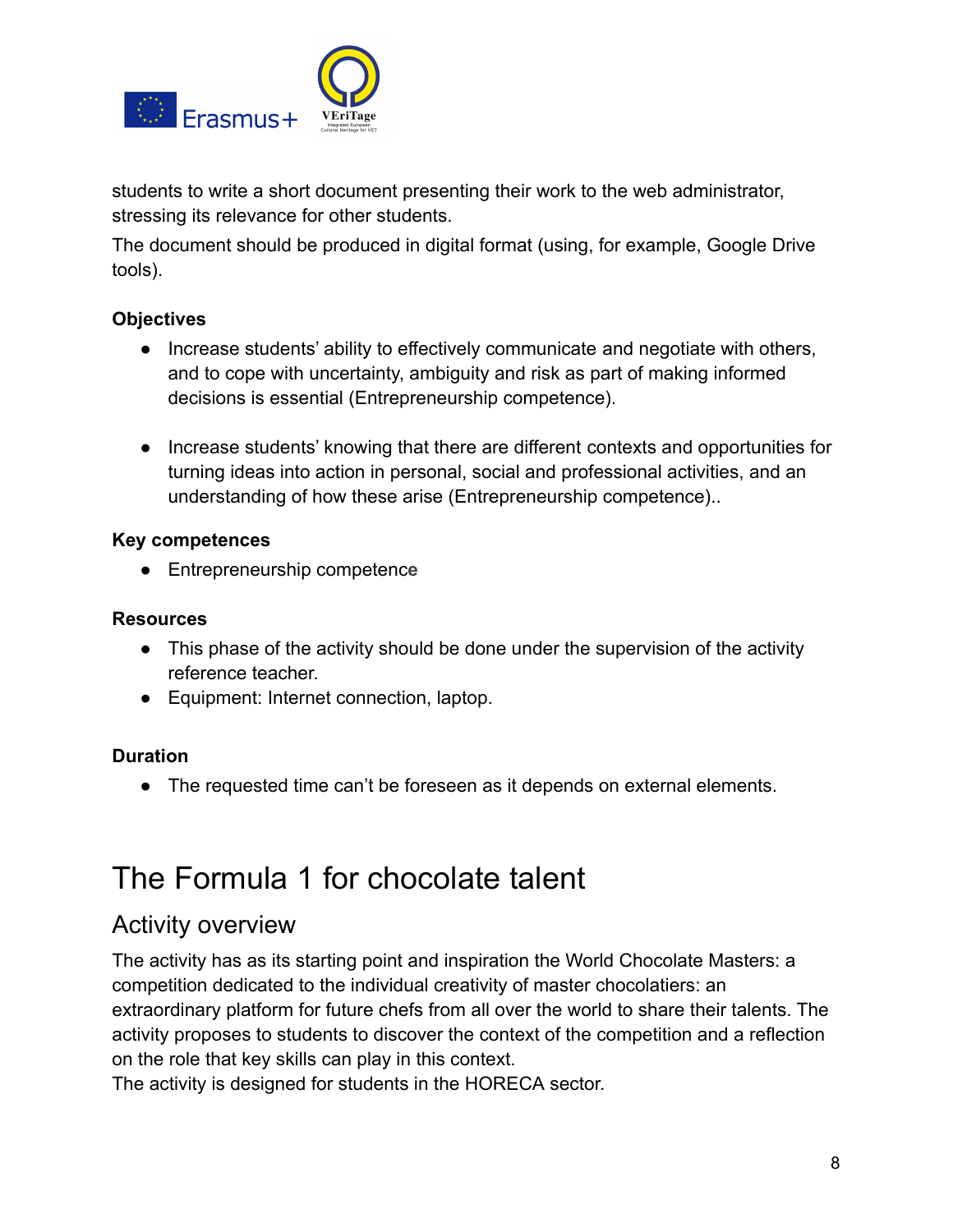

- 1. Introduce your students to the context of [worldchocolatemasters](https://www.worldchocolatemasters.com/).
- 2. Navigate together with them on the official website of the competition
- 3. Search on youtube, video interviews with participants (on the site you can find the link to the youtube channel); select some and present them to your students.
- 4. Ask your students to answer the following questions:
	- What are the objectives of the competition?
	- What is its story?
	- Who can participate?
	- What are the prerequisites to be selected?
	- How important is, according to you, to have good key competences to be successful in such a competition?

Discuss the answers in class.

## <span id="page-8-0"></span>Is there a gender-imbalance in regards to hospitality?

### <span id="page-8-1"></span>Activity overview

Re-proposing a reflection on the theme of work, the activity suggests the analysis of an apparently anomalous phenomenon: the reduced female presence in the kitchens of great restaurants. It may seem strange that the woman, who has always been the guardian of the culture and family gastronomic tradition in Europe, is excluded or almost from the kitchens of the greatest chefs. Through the reading and analysis of some interviews, the activity asks the students a reflection on the cultural and social dynamics that determine this phenomenon and asks, as a final product, the composition of a journalistic article on the subject, with the aim of outlining the reference framework, document the changes taking place and imagine future prospects.

The activity is suitable for both students in the HORECA sector and in the tourism sector.

The suggested steps of the activity are the following:

- 1. Support your students in reading and comprehend the following articles:
	- a. The Guardian: ["Why are there so few female chefs"](https://www.theguardian.com/lifeandstyle/wordofmouth/2016/may/05/why-are-there-so-few-women-chefs)
	- b. BBC news: ["Why are our professionals kitchens still](https://www.bbc.com/news/uk-wales-45486646) male dominated?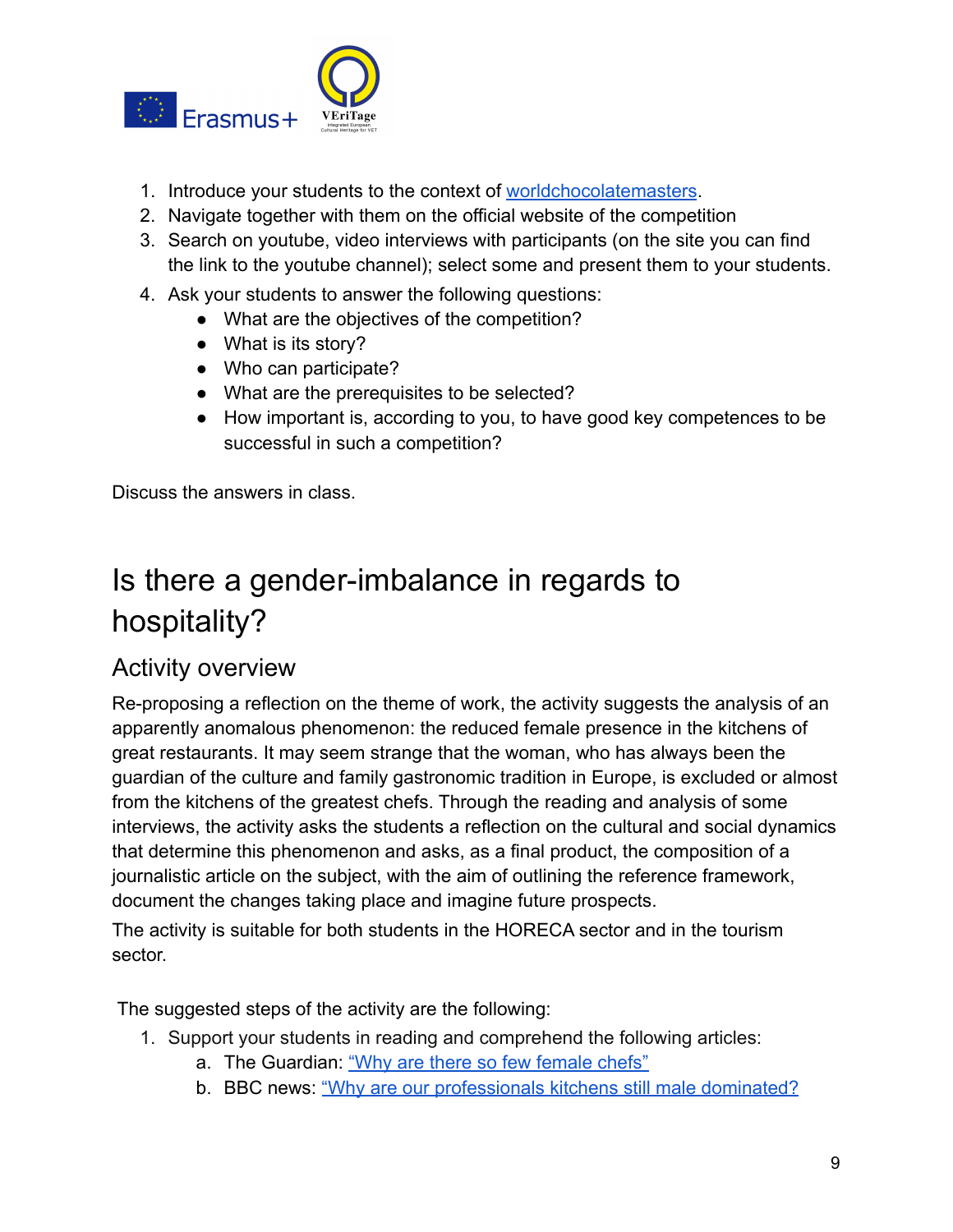

- c. The Herald: ["Why most top chefs are men"](https://www.herald.co.zw/why-most-top-chefs-are-men/)
- d. ZAGAT: ["Why Are There No Female Sushi Chefs?"](https://www.zagat.com/b/why-are-there-no-female-sushi-chefs)
- 2. Ask your students to identify the key concepts of the individual articles.
- 3. On the basis of the concepts identified, ask your students to write a short journalist-style article on this topic.
- 4. Support your students in identifying possible channels for the publication of their work (school website or social media, local newspapers, etc.).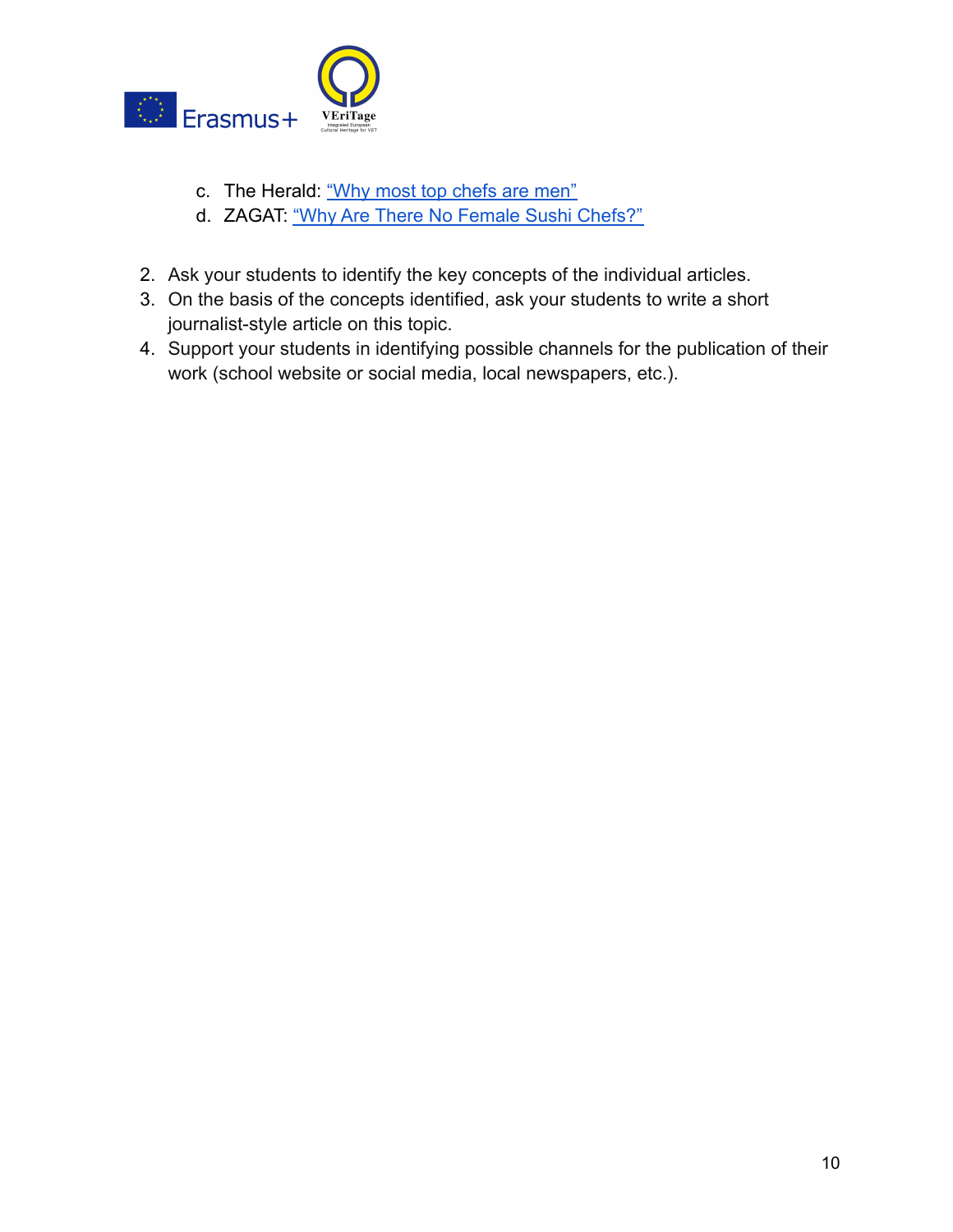

## Example



**Image caption:** The images are screen shots from the video **[European Pillar of Social](https://www.youtube.com/watch?v=ePfxSgIdYF4)** [Rights: Fair working conditions](https://www.youtube.com/watch?v=ePfxSgIdYF4).

## <span id="page-10-0"></span>Resources

### <span id="page-10-1"></span>The dark side of chocolate

- TED talk on chocolate <https://ed.ted.com/lessons/the-history-of-chocolate-deanna-pucciarelli> The video tells the story of chocolate by a short video, questions and some additional resources.
- The Dark Side of Chocolate (2009) The proposed video is a documentary by Miki Mistrati on child trafficking and exploitation of child labour in the international chocolate industry.
- To learn more on the topic you can explore the Harkin-Engel Protocol: Protocol for the growing and processing of cocoa beans and their derivative products in a